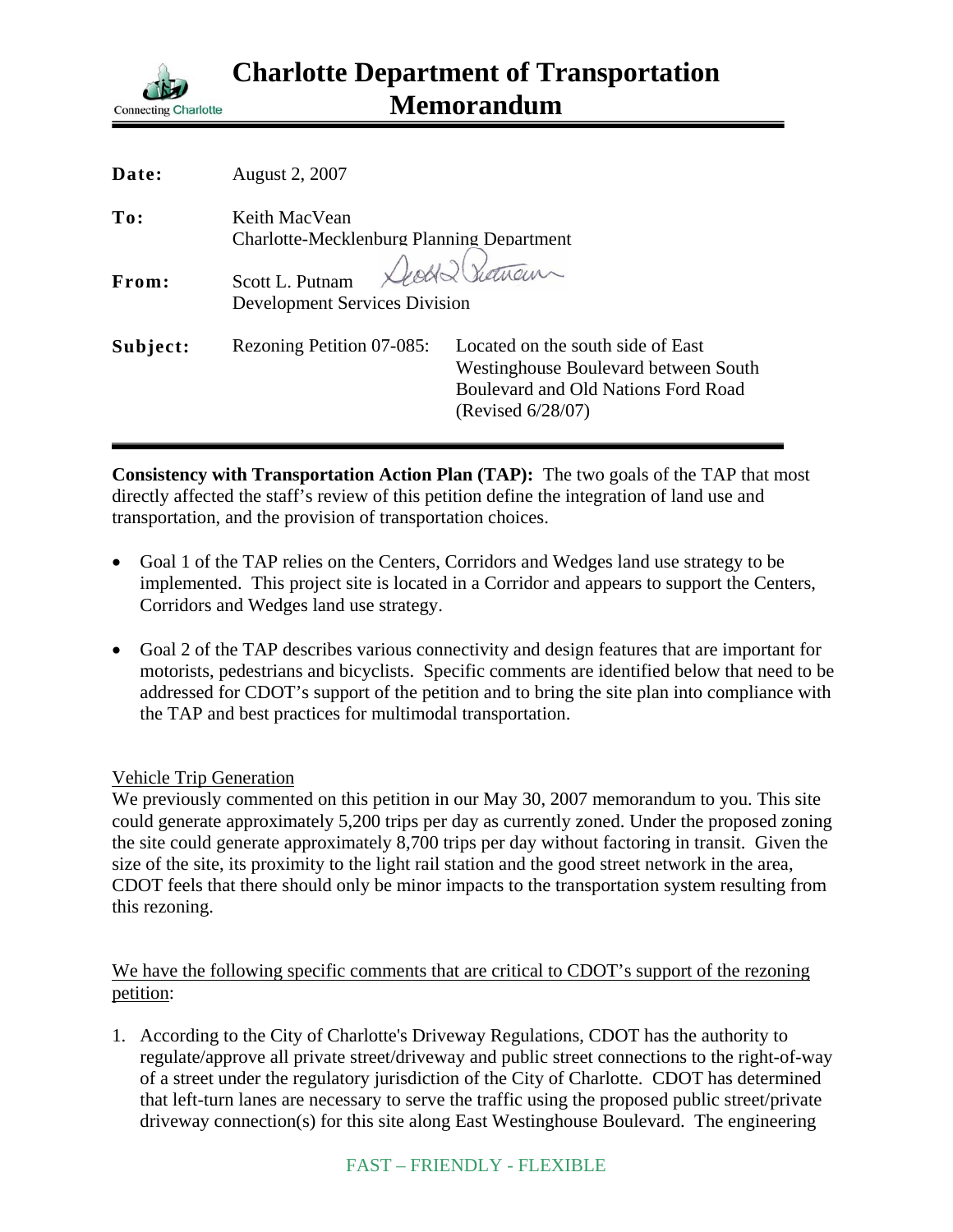Keith MacVean August 2, 2007 Page 2 of 3

> design and construction of the left-turn lane is the responsibility of the owner, and shall be performed by a professional engineer registered in the State of North Carolina who has roadway-design experience. CDOT will only approve the proposed public street/private driveway connection(s) provided that a left-turn lane is constructed on East Westinghouse Boulevard for the three access points to this development along this road. We recommend the rezoning plan reflect the design of these required left-turn lanes prior to submittal/approval of the public street/private driveway connection(s). This roadway improvement is required to meet the traffic demands of the proposed development. The leftturn lanes should be designed with a minimum 150 feet of storage, a 15:1 bay taper and 45:1 through lane tapers.

- 2. The network of public streets that connect East Westinghouse Boulevard with other existing street stubs needs to be expanded to include two public streets running north and south from East Westinghouse Boulevard, a public street stub to the east for the northernmost east/west road, a public street stub to the east and west for the southernmost east/west road, and public street extension of Sterling Lane, Aileen Circle, and Ervin Lane into this site. This network needs to be determined before rezoning approval prior to the submittal of subdivision plans for the development. The developer is required to connect any new public streets to existing street stubs through the subdivision process.
- 3. The future street width of East Westinghouse Boulevard needs to be determined by the station area plan. The building setback will be measured 24 feet from the back of this future curb. The location of the future curb will be determined during the Transit Oriented Development (TOD) review.

We have the following general comments that are provided to aid the petitioner in planning and subsequent permitting phases:

Consistency with the TAP and best practices:

- 1. 8-foot sidewalks and 8-foot planting strips need to be provided on East Westinghouse Boulevard, Sterling Lane, Aileen Court, Ervin Lane, and any other proposed public street and shown on the conceptual plan.
- 2. 5-foot sidewalks and 8-foot planting strips need to be provided on all internal private streets and shown on the conceptual plan.
- 3. An internal system of sidewalks that connects building entrance(s) to the sidewalk(s) along East Westinghouse Boulevard, Sterling Lane, Aileen Court, and Ervin Lane as well as to internal streets and adjacent County-owned property under consideration for a park site is needed.
- 4. Streets, bikeway and pedestrian connections should be provided to connect the proposed development to the Light Rail Transit station; existing neighborhoods along Sterling